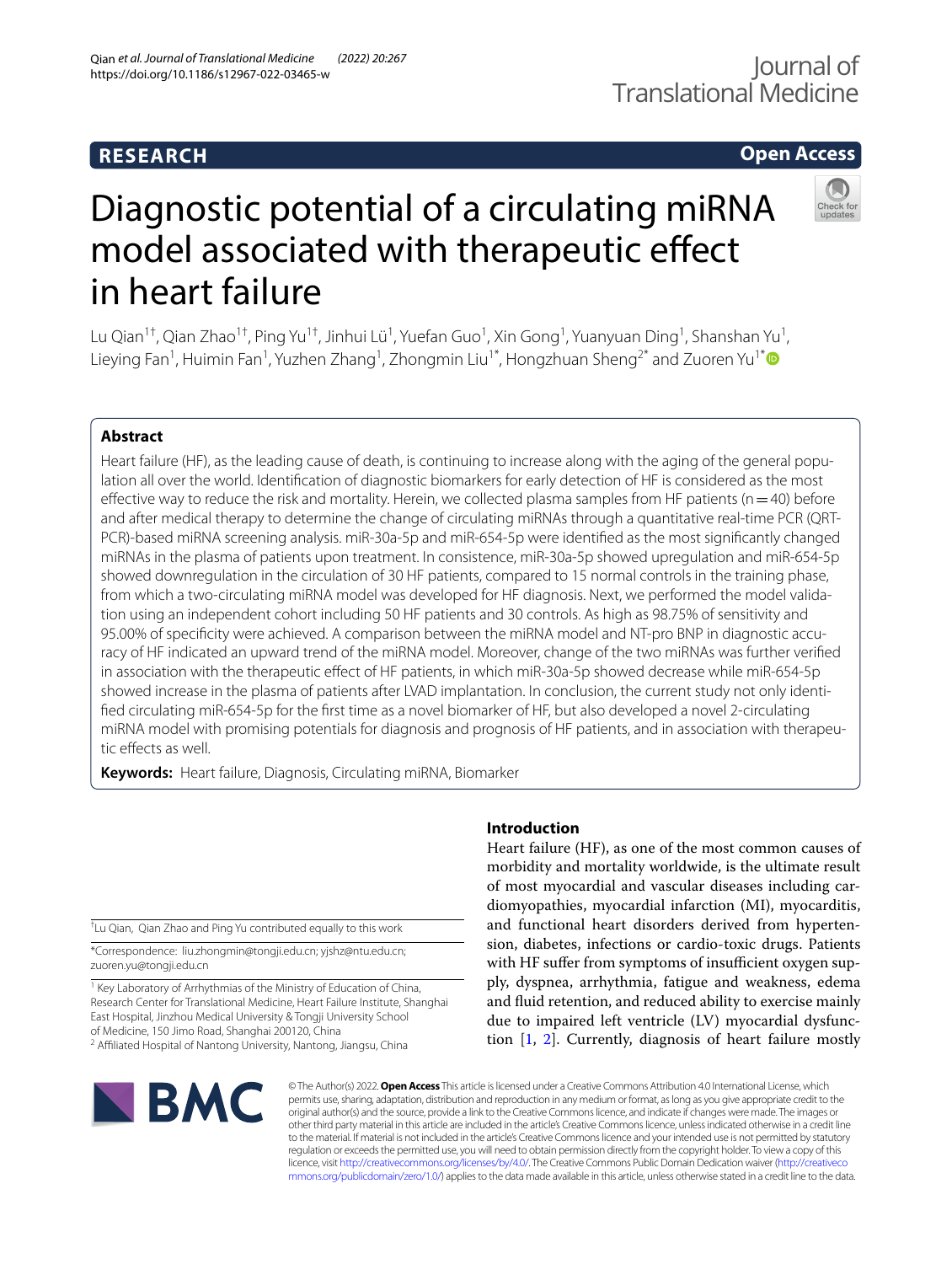relies on the physical examination and lab test, including the concentration of N-terminal pro-B-type natriuretic peptide (NT-proBNP) in blood and ejection fraction (EF) value of the heart  $[1, 2]$  $[1, 2]$  $[1, 2]$ . For the patients with HF, a  $>$  30% NT-proBNP reduction after treatment predicts a good prognosis. And  $\leq$  30% reduction at discharge is always considered as a signifcant predictor of readmissions and mortality [\[3\]](#page-11-2). However, changes of these diagnostic parameters occur only after functional or structural damage of the heart in patients. Identifcation of novel biomarkers for early prediction of HF is believed to be the most efective way to prevent HF development and/or slow down HF progression in the patients with cardiovascular disorders.

Small non-coding microRNAs (miRNAs), such as miR-1, miR-133, miR-208, and miR-301a have been reported to have important function in regulating heart development, heart-related diseases and LV remodeling [\[4](#page-11-3)[–6](#page-11-4)]. Circulating miRNAs in body fuids have been demonstrated to have potential as diagnostic and prognostic biomarkers in diverse diseases including human cancers and cardiovascular diseases [\[7](#page-11-5)–[11\]](#page-11-6). For example, a randomized Multicenter Italian Lung Detection (MILD) clinical trial study using 939 participants demonstrated a plasma-based miRNA signature classifer (MSC) has predictive, diagnostic, and prognostic value, and thus improving the efficacy of lung cancer screening  $[12]$  $[12]$ . According to the information from the website of Clinicaltrials, a number of clinical studies have been registered for miRNAs as diagnostic or prognostic biomarkers in diverse diseases including coronary heart disease, diabetes, infuenza, and multiple types of human cancer [\[13](#page-11-8)].

A number of miRNAs have been reported to have potential and utility as biomarkers for predicting HF progression or evaluating the LV function [\[8–](#page-11-9)[11,](#page-11-6) [14–](#page-11-10) [19\]](#page-11-11). A myocardium-enriched miRNA, miR-499 had an increased level in the blood circulation of patients with acute myocardial infarction (AMI) [\[9](#page-11-12), [16](#page-11-13), [17](#page-11-14)]. Moreover, the increased level of miR-499 was present in plasma of patients earlier than other traditional AMI biomarkers like SMB, cTnI, cTnT, CK-MB, CK and LDH, suggesting its potential for early detection of AMI [[17](#page-11-14)]. In addition to miR-499, miR-1, miR-133a/b, and miR-30a were showed increase in the plasma of AMI patients, and in correlation with the cardiac damage degree [[8,](#page-11-9) [9,](#page-11-12) [18](#page-11-15), [20](#page-11-16)]. Maciejak A. et al. [\[8](#page-11-9)] identifed circulating miR-30a-5p as a prognostic biomarker of the LV dysfunction after AMI by using a screening analysis and independent validation. miR-30a-5p showed signifcant increase in the plasma of patients with LV dysfunction and HF symptoms 6 months after AMI [[8](#page-11-9)]. Another analysis by Pergola V. et al. [\[21](#page-11-17)] indicated the higher levels of circulating miR-30a and miR-21 in the patients with non-ischaemic HF, while lower levels of circulating miR-423 and miR-34a in the patients with ischaemic HF, suggesting a selective secretion of miRNAs by the damaged heart into the coronary circulation.

In the current study, we performed a miRNA screening analysis using HF inpatients' plasma samples, and compared the paired samples between the time of check-in before any medical treatment and the time of check-out after partial or complete recovery. A subset of circulating miRNAs was identifed to associate with medical treatment. miR-30a-5p and miR-654-5p were subsequently applied to plasma samples from HF patients and normal controls for the independent training and validation analyses. As a result, a novel 2-circulating miRNA model was developed, showing a high sensitivity of 98.75% and high specifcity of 95.00% (AUC of 0.9978) for prognosis of HF. Moreover, changes of the two miRNAs were further verifed in association with the therapeutic efect of HF patients before and after LVAD implantation.

## **Materials and methods**

## **Phase defnition**

We applied three phases in this study. Discovery phase refers to the initial screening step of the study. Training phase was applied to confrm the results found in the discovery phase, and used to develop a diagnostic model. Validation phase was a larger independent cohort to further validate the diagnostic model developed in the training phase.

#### **Patient cohorts**

Patients were diagnosed as HF and admitted in hospital at Shanghai East Hospital. All the inpatients received echocardiography analysis and blood lab tests at Shanghai East Hospital. According to the "Guidelines for the diagnosis and treatment of acute and chronic heart fail-ure" [\[22](#page-11-18)], only those HF patients with  $EF \le 50\%$  and NT-proBNP $\geq$ 450 pg/mL if less than 55 years old, or  $≥$ 900 pg/mL between 55 and 75 years old, or  $≥$ 1800 pg/ mL if over 75 years old, and without other diseases were enrolled in the study.

In the discovery cohort  $(n=40)$ , only those patients were included when NT-proBNP decreased at least 30% after medical treatment with partial or complete LVEF recovery when leaving hospital, compared to the NTproBNP value at check-in. According to the defnition for identifying HF patients with a recovered LVEF by the JACC Scientifc Expert Panel [\[23](#page-11-19)], patients were considered as complete recovery of LVEF when EF>50% or partial recovery when  $EF = 40-50\%$ . The 30% NT-proBNP reduction was determined according to the Expert Consensus of Clinical Application of NT-proBNP [[24\]](#page-11-20).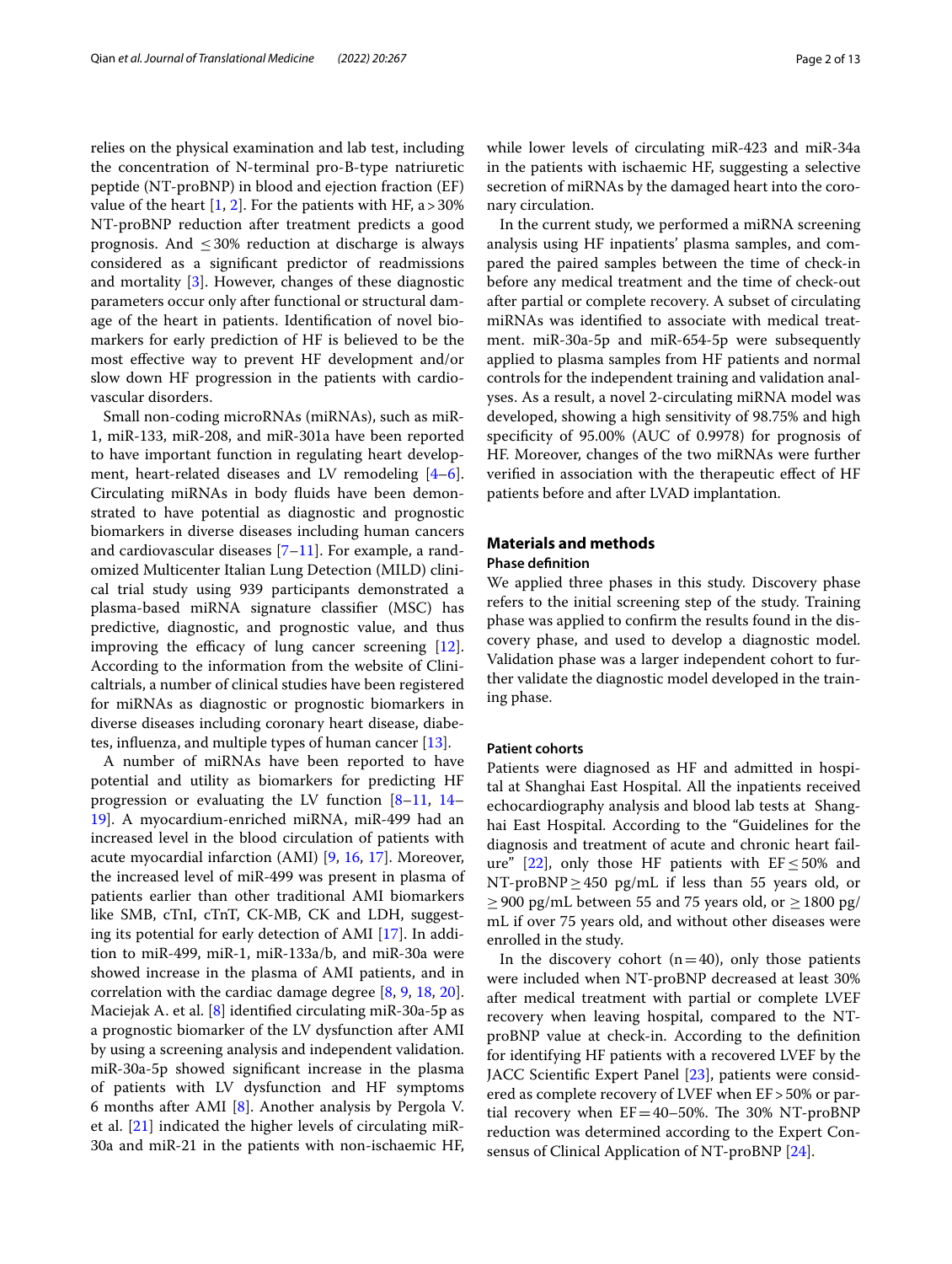Medicines including β-receptor blocker, spironolactone, and sacubitril valsartan sodium tablets were given to those enrolled inpatients under the guidance of specialized doctors at Shanghai East Hospital. In the training cohort, 30 patients and 15 normal controls were enrolled. In the validation cohort, 50 patients and 25 normal controls were enrolled for the diagnostic model validation. Subjects in the training cohort and validation cohort were from the same hospital, but enrolled and organized by different physicians at different time period. Those HF patients with other diseases, such as diabetes and cancer, or having other medical treatment were exclusive from the enrollment of this study. A small RNA sequencing dataset from 27 patients with advanced heart failure without LVAD implantation, 10 patients with advanced heart failure with LVAD implantation for 3 months and 10 patients with advanced heart failure with LVAD implantation for 6 months [\[15](#page-11-21)] were applied to further validate the changes of miR-30a-5p and miR-654-5p before and after medical therapy.

Clinical characteristics of the HF patient cohorts in the discovery, training and validation phases were listed in Additional file [1:](#page-10-0) Tables S1 and S2. The HF diagnosis was performed according to the World Health Organization standard diagnostic procedure. The HF stages were classifed according to the symptoms of the patients following the guideline of New York Heart Association (NYHA) Functional Classification. The study was approved by the Institutional Review Board (IRB) of Shanghai East Hospital, Tongji University School of Medicine. All subjects were provided a written informed consent.

#### **Determination of sample size**

Following the principle of diagnostic studies, we calculated the sample size in training phase using the formula  $N(HF) = \frac{Z\alpha^2 * Sn*(1-Sn)}{\delta^2}$  and  $N(control) = \frac{Z\alpha^2 * Sp*(1-Sp)}{\delta^2}$ (Sn: sensitivity; Sp: specifcity). As a result, a minimum size for the normal control group of 38 and minimum size for the HF group of 20 were obtained. In our study, 40 normal samples and 80 HF patient samples were applied to develop the diagnostic model.

## **Plasma collection and RNA extraction**

Blood samples were collected into the EDTA-treated tubes from HF patients and normal controls at Shanghai East Hospital, followed by immediate centrifugation at the speed of 2000 rpm for 5 min at 4  $\degree$ C. The supernatant plasma was stored in −80 ℃ freezer. Taking an aliquot of 200 µl for total RNA extraction by using 1 mL of Trizol reagent (Invitrogen, USA) following the standard protocol. Glycogen was used as an inert carrier to make RNA pellet visible. The quality of RNA was analyzed using Agilent Bioanalyzer 2100. All the procedures were approved by the Institutional Review Board (IRB) of Shanghai East Hospital, Tongji University School of Medicine.

## **miRNA QRT‑PCR analysis**

200 ng of total plasma RNA was applied to prepare the frst strand cDNA of miRNAs by using the M&G miRNA Reverse Transcription kit (miRGenes, China) following the manufacturer's instruction. The SYBR Green Master Mix (Applied Biosystem, USA) and QuantStudio<sup>™</sup> 6 Flex Real-Time PCR System (Applied Biosystem, USA) were used for real-time PCR analysis. 5 s rRNA was used for normalization. Forward primer sequences for miR-30a-5p: 5′uguaaacauccucgacug 3′; miR-654-5p: 5′ugggccgcagaacaugu 3′; 5 s rRNA, 5′ agtacttggatgggagaccg 3′. All primer oligos were synthesized by GenScript (Nanjing, China).

#### **Diagnostic model development**

Binary logistic regression was applied for development of the miRNA diagnostic models by using IBM SPSS Statistics 26 software. The relationship between dependent Y scores (Control and HF as variables) and independent values (miR-30a-5p and miR-654-5p as variables) was analyzed. Based on relevant parameters in the binary logistic regression, three mathematical diagnostic models were developed, in which Y score 0.5 was set as cutof. The samples were judged as HF if  $Y$  scores greater than 0.5, otherwise as normal.

#### **miRNA target gene prediction and pathway analysis**

The ENCORI tool ([https://starbase.sysu.edu.cn/index.](https://starbase.sysu.edu.cn/index.php) [php\)](https://starbase.sysu.edu.cn/index.php) was used to predict the target genes of miR-30a-5p and miR-654-5p. Pathway analyses were performed using web-based gene set analysis toolkit (WebGestalt, [http://](http://www.webgestalt.org/) [www.webgestalt.org/](http://www.webgestalt.org/)).

#### **Statistical analysis**

Two-tailed p-values were calculated using paired samples t-tests in the discovery phase. Two-tailed t-test was used to analyzing the independent samples in the training and validation phases. The public datasets GSE53080 and GSE52601 were obtained from the NCBI-GEO database, in which the read counts were converted to transcripts per million (TPM) by using Python 3.7.4 software. For statistical analysis of the miRNA expression, log transformation of the values (2^-∆∆Ct) was applied in order to obtaining normal distribution of the miRNA expression levels [[25](#page-11-22), [26](#page-11-23)]. Receiver operating characteristic (ROC) curves were drawn to calculate the area under the curve (AUC) and assess the diagnostic values using GraphPad Prism V8.0 software. p<0.05 was considered as statistically signifcant diference.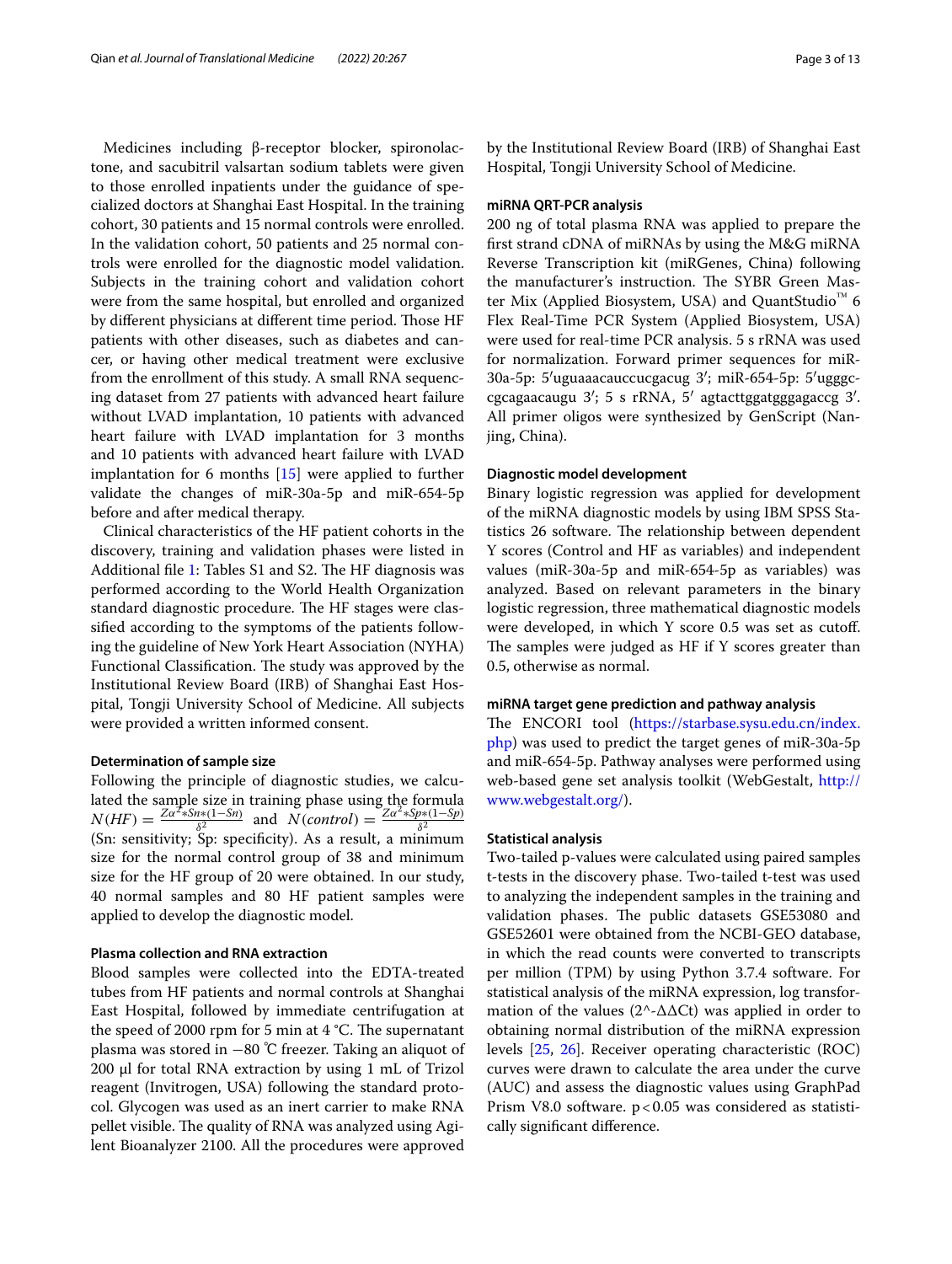## **Results**

### **Characteristics of subjects**

A total of 160 subjects, including 120 HF patients and age-matched 40 normal controls were included in the current study to determine the circulating miRNA signature for diagnosis of HF patients. All the characteristics of the patients in the discovery phase, training phase and validation phase were shown in Additional fle [1:](#page-10-0) Table S1 and S2. The flow chart of the study design was shown in Fig. [1.](#page-3-0)

## **Identifcation of the medical therapy‑associated circulating miRNAs in HF patients**

In order to identify the circulating miRNAs associated with HF progression and medical treatment, 40 HF inpatients were selected for plasma collection and circulating miRNAs screening analysis. All of these patients had NT-proBNP decreased at least 30% after therapy when leaving hospital, compared to the values at check-in. Comparative analyses of the circulating miRNA levels before and after medical treatment were performed for all the 40 patients. A QRT-PCR-based home-made miRNA panel containing 89 cardiovascular-related human miRNAs (Additional fle [1:](#page-10-0) Table S3) were applied. As a result, a subset of six miRNAs were found to have significant change  $(p < 0.05)$  in abundance in the plasmas (Fig. [2A](#page-4-0), before treatment *vs* after treatment). Among them, miR-30a-5p, miR-100, miR-499b, miR-320a and miR-433, showed signifcant downregulation, while miR-654-5p showed upregulation in plasma of those patients after therapy. After applying cutofs of absolute fold change ( $|FC|$ ) > 1.5 and p-value < 0.05, miR-30a-5p and miR-654-5p were screened out as the most signifcantly changed candidate miRNAs of our interest (Fig.  $2A$  $2A$ ). The expression patterns of the six circulating miRNAs in the paired plasma samples indicated higher levels of miR-30a-5p, -100, -499b, -320a and -433 and lower level of circulating miR-654-5p in the HF patients before therapy, while changed to an opposite direction after medical therapy (Additional fle [1:](#page-10-0) Figure S1, Fig. [2B](#page-4-0) and C). The expression patterns and change trends of the rest of the circulating miRNAs were shown in Additional file [1](#page-10-0): Figure S2.

## **Model development with the circulating miR‑30a‑5p/ miR‑654‑5p signature**

In order to determine the diagnostic potential of circulating miR-30a-5p and miR-654-5p in HF, the training phase was designed to confrm the expression of circulating miR-30a-5p and miR-654-5p in the plasma samples

<span id="page-3-0"></span>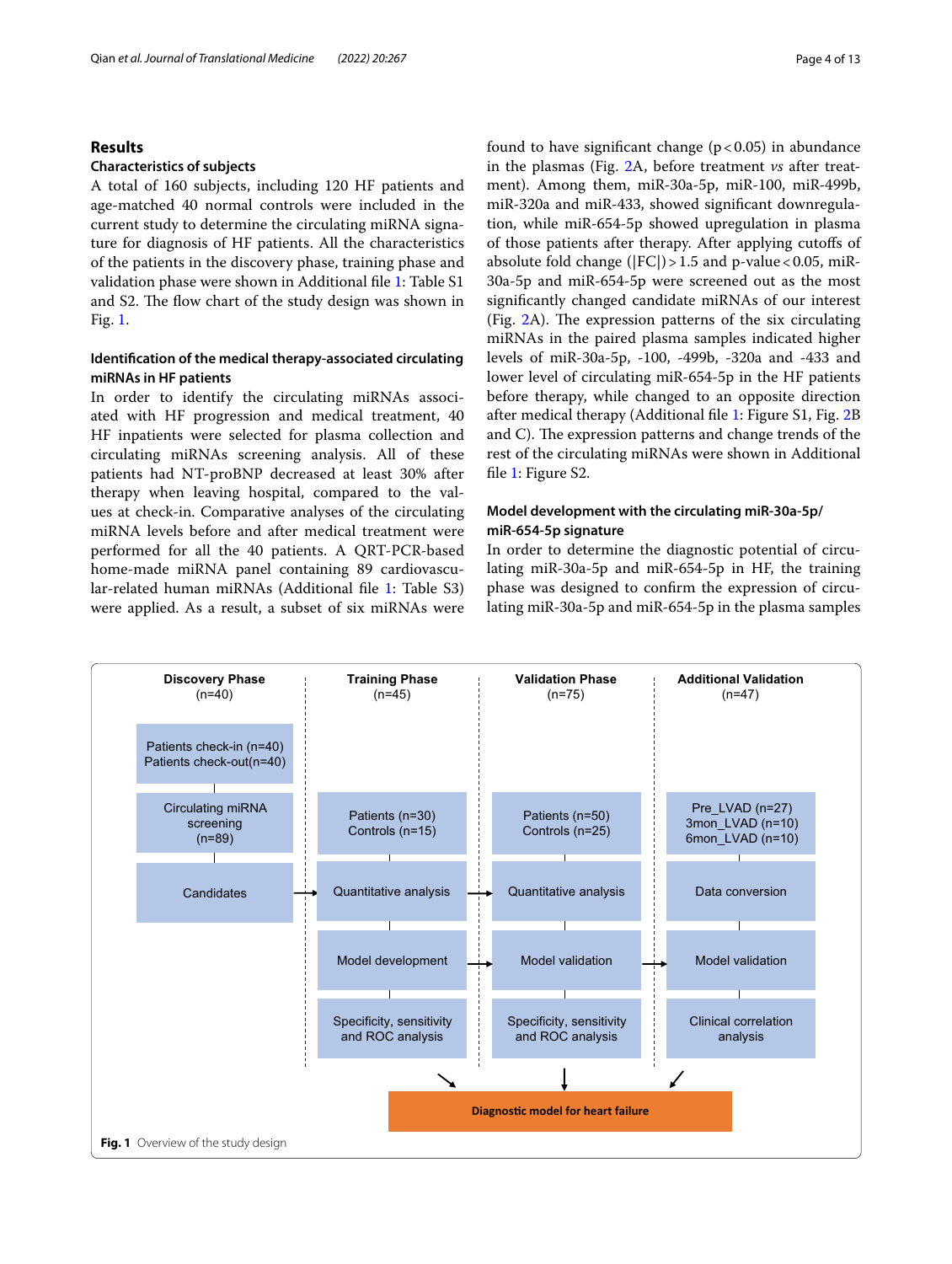

<span id="page-4-0"></span>from 30 HF patients and 15 normal controls. Consistent with the results in the discovery phase, circulating miR-30a-5p showed a signifcantly higher level while circulating miR-654-5p showed a signifcantly lower level in HF patients, compared with normal controls (Fig. [3A](#page-5-0), B).

To assess the diagnostic values of the two circulating miRNAs, the binary logistic regression method was applied to develop the diagnostic models of the two miR-NAs under individual or combination conditions. Three models were derived with the corresponding calculating formulas shown in Fig. [3](#page-5-0)C, in which Y score  $>0.5$  was

considered as HF, and Y score <0.5 as normal. In order to assess the specifcity and sensitivity of the three models in diagnosis of HF, Receiver Operating Characteristic (ROC) curves were drawn as shown in Fig. [3D](#page-5-0)–F, in which the Area Under Curve (AUC) was 0.9089, the diagnostic sensitivity was 83.33% and the diagnostic speci-ficity was 80.00% for model 1 (Fig. [3](#page-5-0)C, D), AUC 0.9867, sensitivity 96.67% and specifcity 86.67% for model 2 (Fig. [3C](#page-5-0), E), and AUC 0.9978, sensitivity 96.67% and specificity 93.33% for model 3 (Fig. [3C](#page-5-0), F). The data suggested more contribution of miR-654-5p to HF diagnosis, and the best diagnostic accuracy of model 3 covering the both miRNAs. These results indicated that even individual miR-30a-5p or miR-654-5p in plasma can be efective in diagnosis of HF, a combination model showed a higher sensitivity and better specifcity.

## **Independent validation of the circulating miR‑30a‑5p/ miR‑654‑5p model**

In order to further validate the diagnostic values of circulating miR-30a-5p, miR-654-5p and the models developed in the training phase using 30 HF patients and 15 normal controls in Fig. [3,](#page-5-0) additional 50 HF patients and 25 normal controls were applied in the validation phase for the miRNA analysis and model validation in Fig. [4](#page-6-0). Similar to the results in the training phase, here we validated the increased level of circulating miR-30a-5p (Fig. [4A](#page-6-0)) and the decreased level of circulating miR-654-5p (Fig. [4](#page-6-0)B) in HF patients, compared with normal controls. The ROC curves also validated the highest sensitivity and the best specifcity of model 3 for diagnosis of  $HF$  (Fig.  $4C-F$ ).

Next, we combined all subjects in the training phase and validation phase together, including 80 patents and 40 normal controls in total, and applied to confrm the diagnostic value of the models. The abundance levels of circulating miR-30a-5p and miR-654-5p in the 80 patents and 40 controls were shown in Fig. [5A](#page-7-0) and B. Among the three models, model 3 showed the highest accuracy of 97.50% with AUC 0.9841 as shown in Additional fle [1](#page-10-0): Figure S3 and S4. When applied for prognosis with the 120 subjects, model 3 gave 98.75% of true positive rate for HF (Fig. [5C](#page-7-0), 5D) and 95.00% of true negative rate for normal controls (Fig. [5](#page-7-0)E). In addition, we compared the prognostic accuracy between the miRNA model we developed and the traditional approach using NT-proBNP level in serum. As shown in Fig. [5F](#page-7-0), NTproBNP-based HF prognosis (following the standard in literature [\[27](#page-11-24)]) showed 97.5% of prognostic accuracy (Fig. [5](#page-7-0)F), a little big lower than our miRNA model (Fig. [5E](#page-7-0)). Among the 80 clinically diagnosed HF patients, 77 were diagnosed as HF positive by both the miRNA-based model and the NTproBNP-based approach (Fig. [5G](#page-7-0)).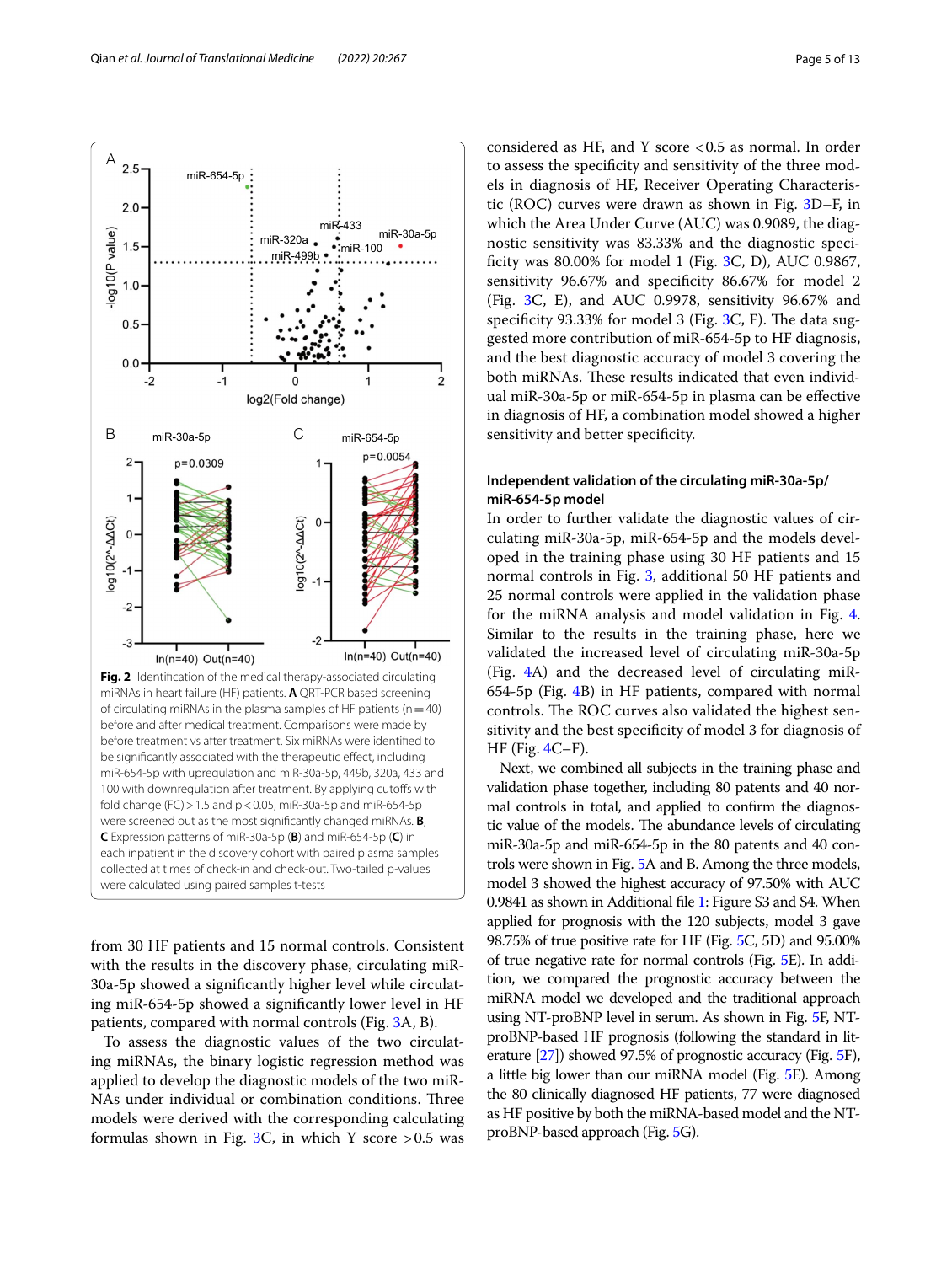

<span id="page-5-0"></span>models developed using binary logistic regression method. Three models covering miR-30a-5p (model 1) or miR-654-5p (model 1) and both miRNAs (model 3) were developed and displayed, respectively. **D**–**F** Receiver operating characteristic (ROC) curves of model 1 (**D**), model 2 (**E**) and model 3 (**F**). The values of AUC, 95% CI and p were indicated in the graphs

The correlations between miR-30a-5p, miR-654-5p and NT-proBNP were further analyzed in the 40 HF patients enrolled in the discovery phase. Comparisons between the levels of miR-30a-5p and miR-654-5p vs the abundance of NT-proBNP in the plasma samples of the HF patients before and after treatment were performed. As shown in Additional fle [1](#page-10-0): Figure S3, a signifcantly negative correlation between miR-654-5p and NT-proBNP in plasma of HF patients was observed, which is consistent with the results and the model we developed. As expected, miR-30a-5p showed a positive correlation with NT-proBNP. However, analysis on a larger cohort of HF samples is still required to evaluate its signifcance.

The correlation between the differential miRNA expression and the NT-proBNP reduction was further analyzed by applying a comparison of the miRNA expression change between 5 patients with  $\sim 80\%$  NT-proBNP reduction and 5 patients with  $\sim$  40% NT-proBNP reduction upon medical therapy. As shown in the revised Additional fle [1:](#page-10-0) Figure S4, more changes of both miR-654-5p and miR-30a-5p levels were observed in the patients with more NT-proBNP reduction, further suggesting the

regulation of the two miRNA levels by medical therapy in HF patients.

The correlation between the miR-30a-5p/miR-654-5p signature and pathologic characteristics in the patients was also analyzed. The 80 patients were classified into two groups according to the NYHA Functional Classifcation, by which 25 patients with NYHA class I and II were grouped to  $HF(I+II)$ , and 55 patients with NYHA class III and IV were grouped to  $HF(III + IV)$ . As shown in Fig. [6A](#page-8-0) and B, the higher level of miR-30a-5p and lower lever of miR-654-5p were indicated in the patients, but did not show signifcant diference between the two classifcation groups. Additional analysis between the miRNA signature and cardiomyopathy types in the patients was performed. Cardiomyopathy, as one of the main reasons causing heart failure and even sudden death, is classifed to ischemic cardiomyopathy (CM) and dilated non-ischaemic cardiomyopathy (DCM). As seen in Fig. [6](#page-8-0)C and D, circulating miR-30a-5p showed increase, while circulating miR-654-5p showed decrease in the patients without correlation with the cardiomyopathy types.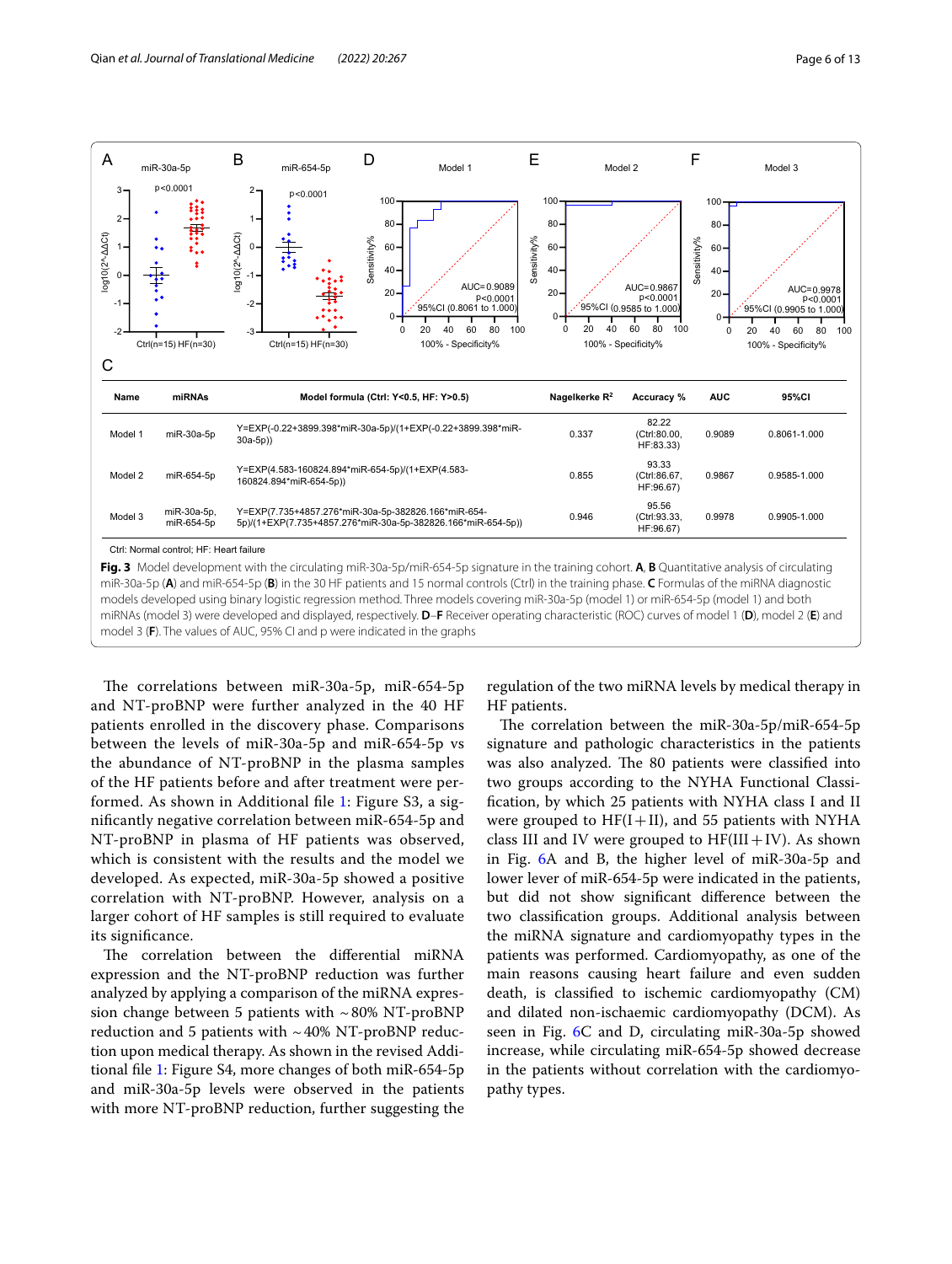

## <span id="page-6-0"></span>**Cardiovascular disease‑related target gene analysis of miR‑30a‑5p and miR‑654‑5p**

In order to reveal the function of the two miRNAs, a total of 2871 and 3371 genes were predicted as potential targets of miR-30a-5p and miR-654-5p, respectively, by using ENCORI tool. In addition, 902 diferentally expressed genes (DEG) between HF patients and healthy controls were obtained by analyzing a public dataset GSE52601. Among the potential target genes, DEG in HF and cardiovascular disease-related genes in KEGG, 11 genes and 9 genes were overlapped for miR-30a-5p and miR-654-5p, respectively (Additional fle [1:](#page-10-0) Table S4 and S5). KEGG pathway enrichment analysis indicated that miR-30a-5p may involve in pathways regulating apoptosis, p53 signaling, viral myocarditis, et al., and miR-654-5p may regulate pathways of dilated cardiomyopathy (DCM), p53 signaling, atherosclerosis, adrenergic signaling in cardiomyocytes, et al. (Fig. [7\)](#page-9-0).

## **Additional validation of the circulating miR‑30a‑5p/ miR‑654‑5p signature in association with the therapeutic efect**

In order to further verify the miRNA signature we identifed, an external dataset was applied, which contains circulating miRNA profles in the patients with advanced heart failure with or without medical treatment with left ventricular assist devices (LVAD) implantation. Compared to 27 patients without LVAD implantation, signifcant decrease of miR-30a-5p (Fig. [8A](#page-10-1)) and increase of miR-654-5p (Fig. [8B](#page-10-1)) were found in 10 patients receiving LVAD implantation for 3 months and another 10 patients receiving LVAD implantation for 6 months, which was associated with the improved myocardial function. These data further demonstrated the reliability and utility of the circulating miR-30a-5p and miR-654-5p as biomarkers in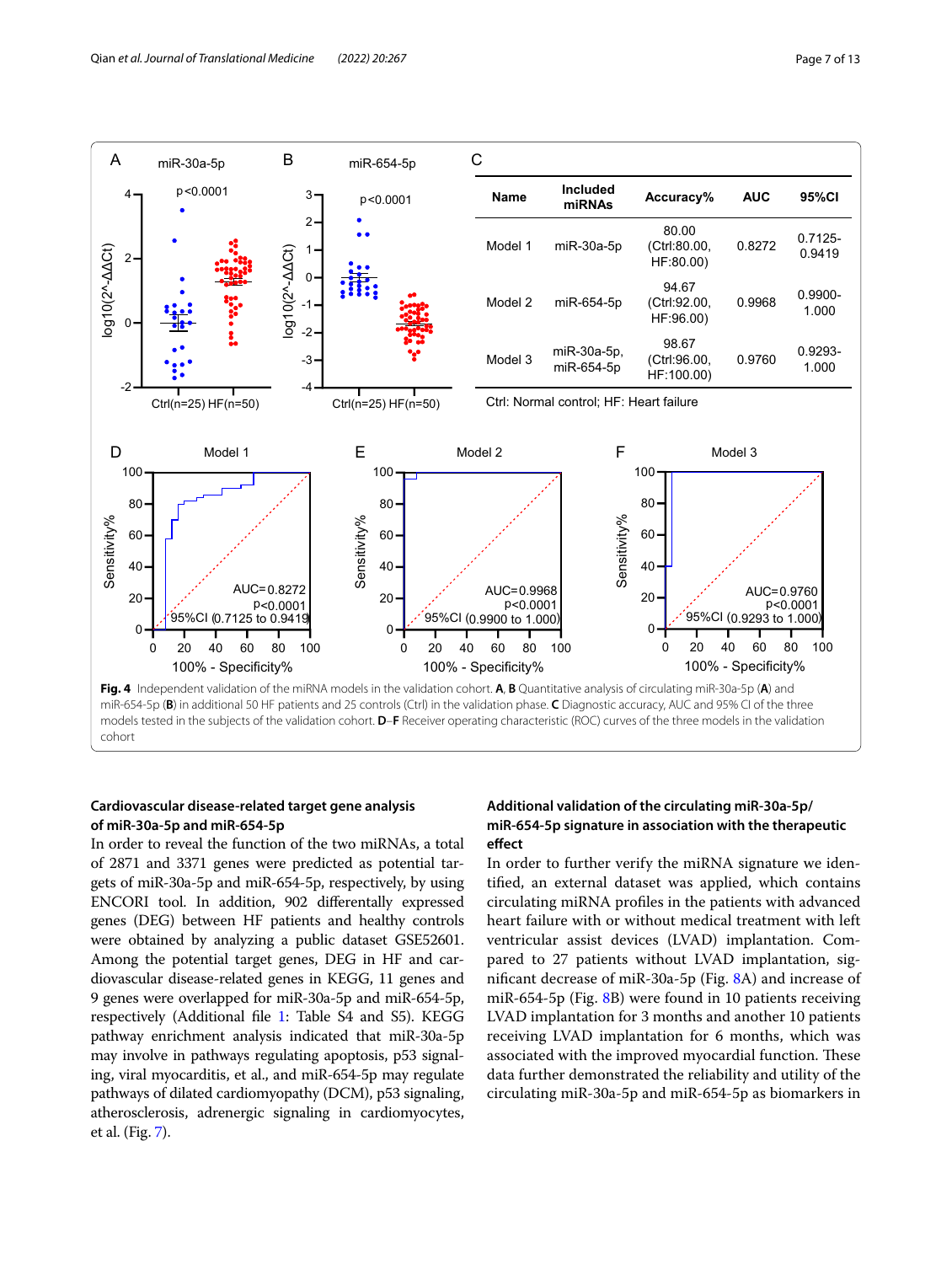

<span id="page-7-0"></span>**D** Pie graph showing the true-positive rate (98.75%) and false negative rate (1.25%) of model 3 in diagnosis of the 80 HF patients. **E** Pie graph showing the true-negative rate (95.00%) and false positive rate (5.00%) of model 3 tested in the 40 normal controls (Ctrl). **F** Pie graph showing the true-positive rate (97.50%) and false negative rate (2.50%) of the 80 HF patients by NT-proBNP-based diagnosis. **G** Venn graph showing overlaps between the clinically diagnosed 80 HF patients, the miRNA model-based model diagnosis and the NT-proBNP-based diagnosis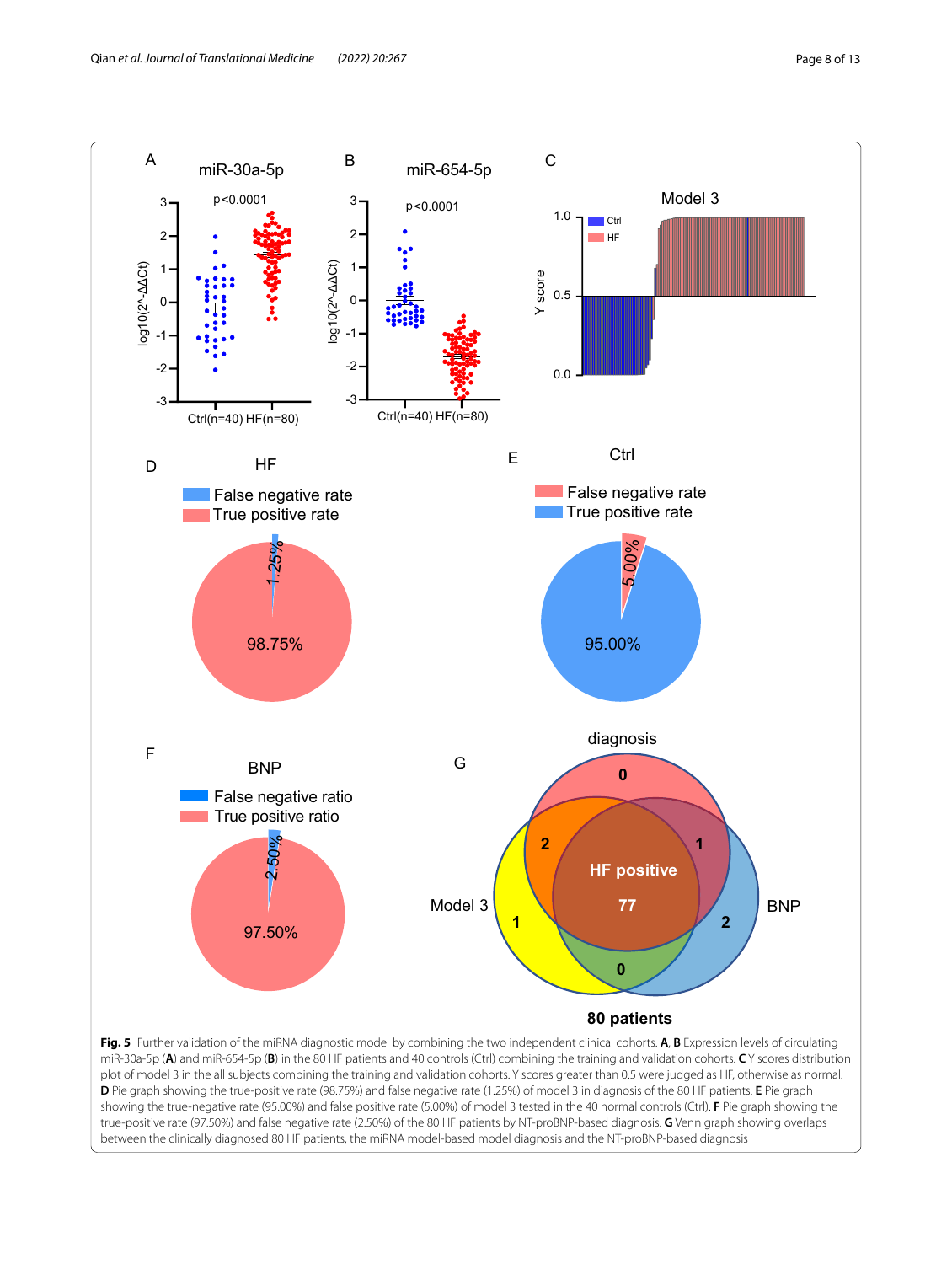

<span id="page-8-0"></span>diagnosis of HF, and in association with the therapeutic efects as well.

## **Discussion**

Cardiovascular diseases, as a major public health concern and the leading cause of death and disability globally, are responsible for around 17.18 million deaths every year, representing over 30% of all global deaths according to the health report of World Health Organization in 2019. Most cardiovascular diseases eventually progress to HF, which is associated with a 5-year survival as low as 25% [[28\]](#page-11-25). To make matters worse, the incidence is continuing to increase along with the aging of the general population all over the world. Early diagnosis of cardiovascular diseases has been considered as one of the most promising attempts for reducing the risk and mortality. Identifcation of new diagnostic biomarkers and development of efective diagnostic models are often the main focus of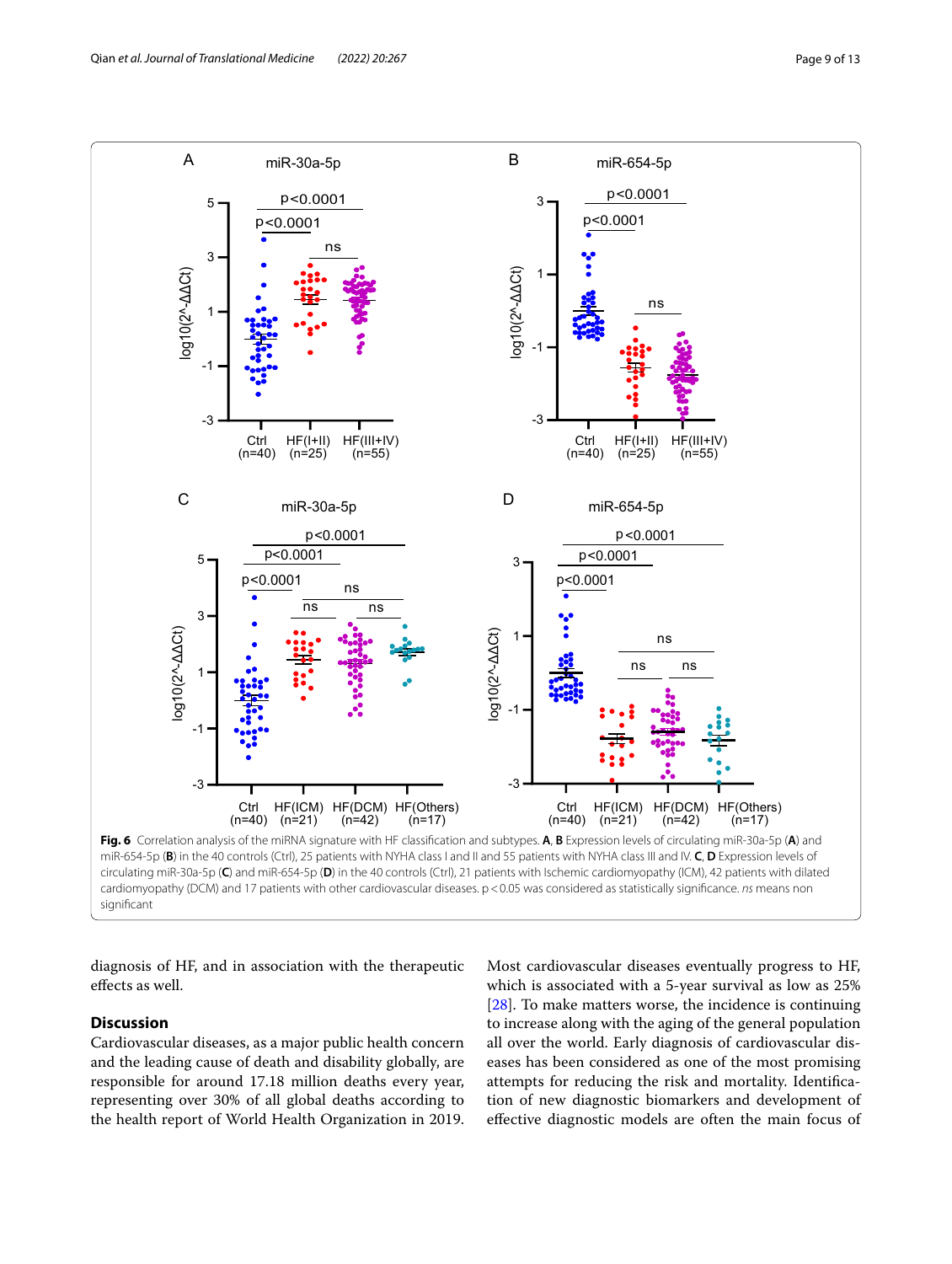

<span id="page-9-0"></span>concern, with potential to be adopted for clinical identifcation of individuals at high risk for the development of HF.

The present study was started with a comparative analysis of paired plasma samples from same inpatient at the time of check-in before medical treatment and the time of check-out after getting better, which minimized the interference from individual variation of subjects. Six circulating miRNAs were identifed in association with medical treatment in HF patients. Among them, the abundances of miR-30a-5p, miR-100, miR-499b, miR-320a and miR-433-3p in plasma showed positive associations, while miR-654-5p showed a negative association with the severity of the heart illness in patients.

Consistent with literature, 5 of the 6 miRNAs we identifed have been previously reported to have aberrant expression levels in the circulation and/or heart tissues of patients with cardiovascular diseases. For example, the level of miR-499 increased in the circulation of patients with AMI [[16](#page-11-13), [17\]](#page-11-14); circulating miR-30a-5p showed a higher level in the patients with non-ischaemic HF [\[21](#page-11-17)]; the expression of miR-100 increased in the tissue samples from both idiopathic and ischemic cardiomyopathies hearts [\[29\]](#page-11-26); the levels of circulating miR-320 and miR-433-3p increased in the patients with coronary artery disease [[30,](#page-11-27) [31](#page-11-28)] and critical coronary stenosis [\[32](#page-11-29)], respectively. Consistence with literature is indicative of the reliability of our analysis. Nevertheless, we are the frst to identify circulating miR-654-5p as a potential biomarker in the patients with HF. Another novelty is that the current study demonstrated an association of the circulating miRNA levels with the therapeutic efect in HF patients, which provides a potential biomarker for determining the prognosis.

We further confirmed miR-30a-5p and miR-654-5p having a high potential to serve as biomarkers for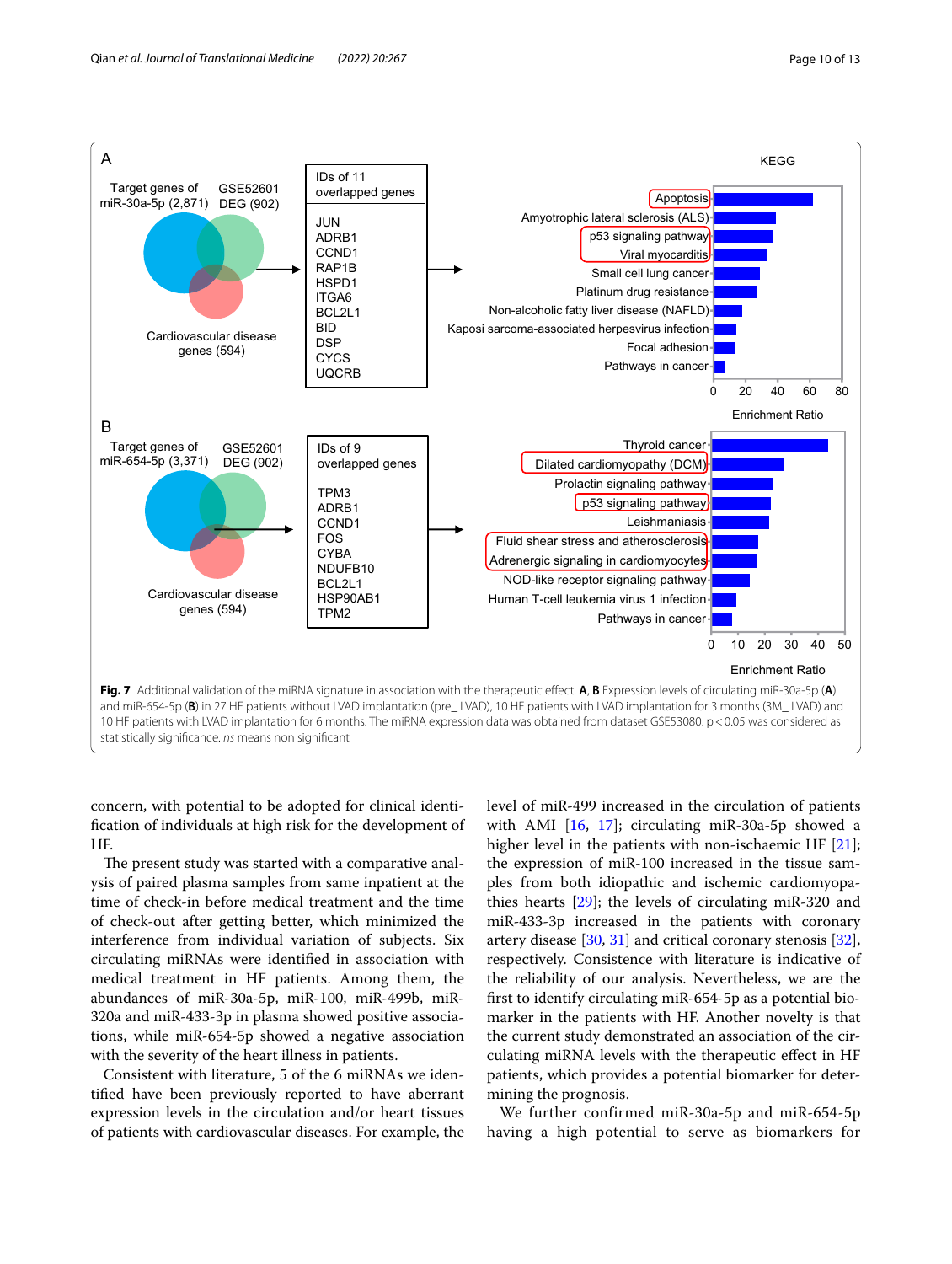

<span id="page-10-1"></span>diagnosis of HF. Accordingly a diagnostic model containing miR-30a-5p and miR-654-5p was developed. The high sensitivity and high specificity of the model were validated through two independent cohorts and an external public dataset, in which the two circulating miRNAs showed consistent correlations with HF. miR-30a-5p has been reported to be highly expressed in the damaged heart [\[33](#page-11-30)] and patients with HF, left ventricular dysfunction, and left ventricular hypertrophy [\[8](#page-11-9), [20,](#page-11-16) [34](#page-11-31)]. Silencing of miR-30a-5p promoted recovery of cardiac injury, and protected cardiomyocytes from the impact of hypoxia/reoxygenation [[35\]](#page-12-0). Studies of miR-654-5p in regulating cancer has been reported [[36](#page-12-1)]. However, the function of miR-654-5p in the heart remains unclear.

There is a limitation of the two-miRNA model we identifed that it was not tested against patients with other disease. As the next step, further validation by multiple-center and large-scale investigation using larger patient cohorts will be of great help to strengthen the value of the two-miRNA model for clinical application. In addition, the tissue origin of circulating miR-NAs is still an open question in the feld. In HF, we do suppose the change of the levels of circulating miR-30a-5p and miR-654-5p is most likely contributed by the heart tissue and/or the responding cells.

## **Supplementary Information**

The online version contains supplementary material available at [https://doi.](https://doi.org/10.1186/s12967-022-03465-w) [org/10.1186/s12967-022-03465-w.](https://doi.org/10.1186/s12967-022-03465-w)

<span id="page-10-0"></span>**Additional fle 1: Table S1.** Characteristics of HF patients in the discovery phase (n=40). **Table S2.** Characteristics of HF patients in the training phase (n=30) and validation phase (n=50). **Table S3.** Home made circulating miRNA panel which was used for the miRNA screening analysis in the discovery phase. **Table S4.** The features of 11 overlapped target genes of miR-30a-5p in Heart Failure (ICM or DCM). **Table S5**. The features of 9 overlapped target genes of miR-654-5p between Heart Failure (ICM or DCM). **Figure S1.** Expression patterns of circulating miR-100, miR-320a, miR-433 and miR-499b-3p in each patient in the discovery phase with paired plasma samples collected at times of check-in and check-out. The p-values showed signifcant change of the four miRNAs (p < 0.05). **Figure S2.** Expression patterns and change trends of the rest of 83 circulating miRNAs in all patients in the discovery phase. The p-values of these miRNAs did not show signifcant change. **Figure S3**. Correlation analysis between miR-30a-5p, miR-654-5p and NT-proBNP in the 40 HF patients enrolled in the discovery phase before and after treatment. **Figure S4**. Correlation analysis between the diferential miRNA expression change and the NT-proBNP reduction by comparing 5 patients with ~80% NTproBNP reduction and 5 patients with ~40% NT-proBNP reduction upon medical therapy ( $n=5$ ,  $*$ p < 0.05).

#### **Author contributions**

ZY, ZL and HS designed the research and wrote the paper. LQ, JL, and YG performed experiments. PY, XG, YZ and HF collected the patient samples; YD, SY and LF did lab tests; QZ did data analysis. All authors read and approved the fnal manuscript.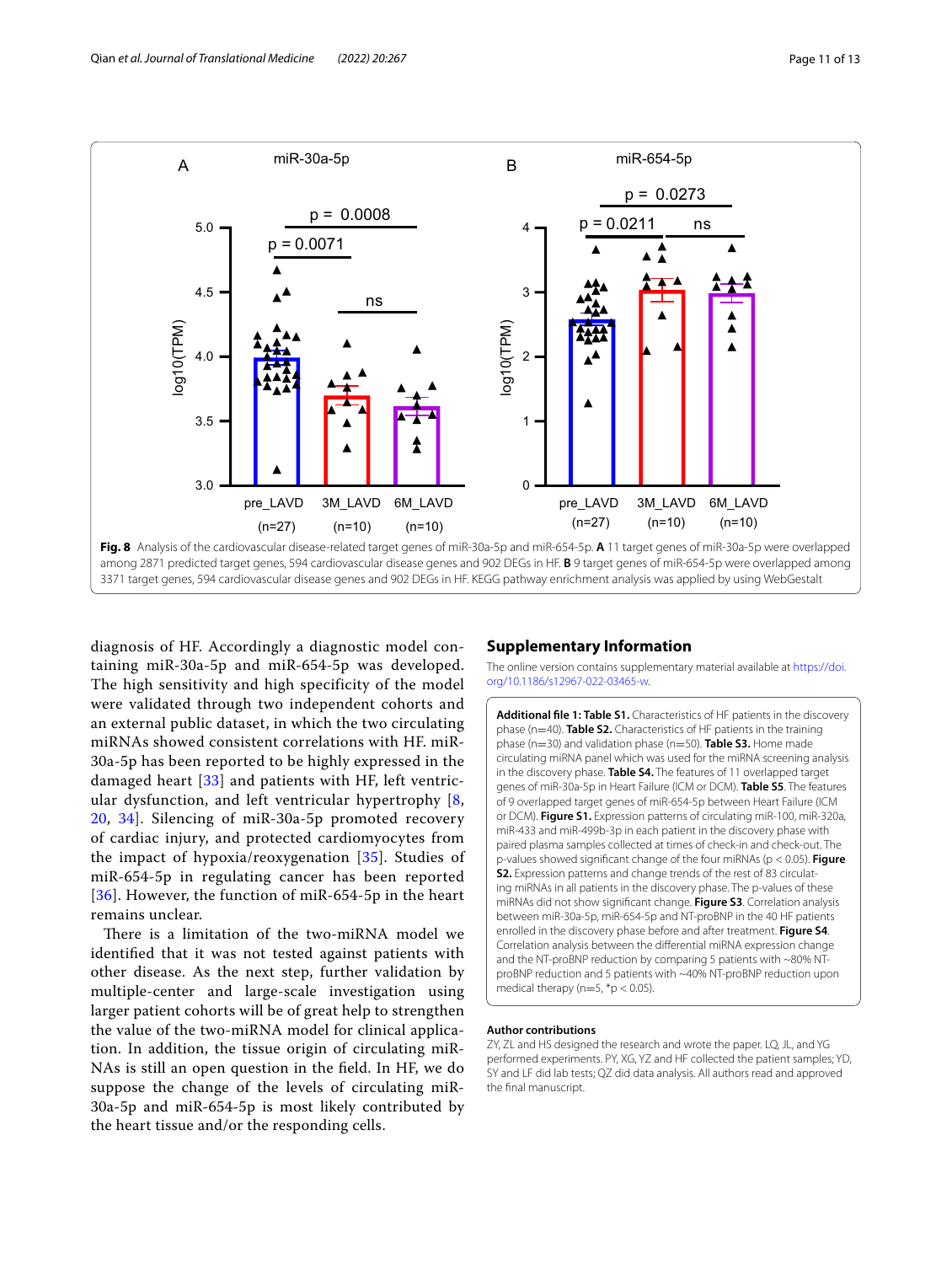#### **Funding**

This work was supported by Grant 18411965900 from the Science and Technology Commission of Shanghai Municipality, Grant 81800243 from the National Natural Science Foundation of China.

#### **Availability of data and materials**

All data and materials related in this research are available for sharing.

## **Declarations**

#### **Ethics approval and consent to participate**

The study was approved by the Institutional Review Board (IRB) of Shanghai East Hospital, Tongji University School of Medicine. All subjects were provided a written informed consent.

#### **Consent for publication**

I give my consent for the article to publish in Journal of translational medicine, section of disease biomarkers.

#### **Competing interests**

The authors declared no competing interest exists.

Received: 30 December 2021 Accepted: 30 May 2022

#### **References**

- <span id="page-11-0"></span>1. Gedela M, Khan M, Jonsson O. Heart failure. S D Med. 2015;68(9):403–9.
- <span id="page-11-1"></span>2. Di Palo KE, Barone NJ. Hypertension and heart failure: prevention, targets, and treatment. Heart Fail Clin. 2020;16(1):99–106.
- <span id="page-11-2"></span>Salah K, Kok WE, Eurlings LW, Bettencourt P, Pimenta JM, Metra M, et al. A novel discharge risk model for patients hospitalised for acute decompensated heart failure incorporating N-terminal pro-B-type natriuretic peptide levels: a European coLlaboration on acute decompeNsated heart failure: ELAN-HF score. Heart. 2014;100(2):115–25.
- <span id="page-11-3"></span>4. Ivey KN, Muth A, Arnold J, King FW, Yeh RF, Fish JE, et al. MicroRNA regulation of cell lineages in mouse and human embryonic stem cells. Cell Stem Cell. 2008;2(3):219–29.
- 5. Takaya T, Ono K, Kawamura T, Takanabe R, Kaichi S, Morimoto T, et al. MicroRNA-1 and MicroRNA-133 in spontaneous myocardial diferentiation of mouse embryonic stem cells. Circ J. 2009;73(8):1492–7.
- <span id="page-11-4"></span>6. Zhen L, Zhao Q, Lu J, Deng S, Xu Z, Zhang L, et al. miR-301a-PTEN-AKT signaling induces cardiomyocyte proliferation and promotes cardiac repair post-MI. Mol Ther Nucleic Acids. 2020;22:251–62.
- <span id="page-11-5"></span>7. Andersen GB, Tost J. Circulating miRNAs as biomarker in cancer. Recent Result Cancer Res. 2020;215:277–98.
- <span id="page-11-9"></span>8. Maciejak A, Kostarska-Srokosz E, Gierlak W, Dluzniewski M, Kuch M, Marchel M, et al. Circulating miR-30a-5p as a prognostic biomarker of left ventricular dysfunction after acute myocardial infarction. Sci Rep. 2018;8(1):9883.
- <span id="page-11-12"></span>9. Xin Y, Yang C, Han Z. Circulating miR-499 as a potential biomarker for acute myocardial infarction. Ann Transl Med. 2016;4(7):135.
- 10. Xue S, Liu D, Zhu W, Su Z, Zhang L, Zhou C, et al. Circulating MiR-17–5p, MiR-126–5p and MiR-145–3p are novel biomarkers for diagnosis of acute myocardial infarction. Front Physiol. 2019;10:123.
- <span id="page-11-6"></span>11. Wang Y, Chang W, Zhang Y, Zhang L, Ding H, Qi H, et al. Circulating miR-22-5p and miR-122-5p are promising novel biomarkers for diagnosis of acute myocardial infarction. J Cell Physiol. 2019;234(4):4778–86.
- <span id="page-11-7"></span>12. Sozzi G, Boeri M, Rossi M, Verri C, Suatoni P, Bravi F, et al. Clinical utility of a plasma-based miRNA signature classifer within computed tomography lung cancer screening: a correlative MILD trial study. J Clin Oncol. 2014;32(8):768–73.
- <span id="page-11-8"></span>13. Hanna J, Hossain GS, Kocerha J. The potential for microRNA therapeutics and clinical research. Front Genet. 2019;10:478.
- <span id="page-11-10"></span>14. Shah R, Ziegler O, Yeri A, Liu X, Murthy V, Rabideau D, et al. MicroRNAs associated with reverse left ventricular remodeling in humans identify pathways of heart failure progression. Circ Heart Fail. 2018;11(2):e004278.
- <span id="page-11-21"></span>15. Akat KM, Moore-McGrif D, Morozov P, Brown M, Gogakos T, Da Correa Rosa J, et al. Comparative RNA-sequencing analysis of myocardial and circulating small RNAs in human heart failure and their utility as biomarkers. Proc Natl Acad Sci USA. 2014;111(30):11151–6.
- <span id="page-11-13"></span>16. Olivieri F, Antonicelli R, Spazzafumo L, Santini G, Rippo MR, Galeazzi R, et al. Admission levels of circulating miR-499-5p and risk of death in elderly patients after acute non-ST elevation myocardial infarction. Int J Cardiol. 2014;172(2):e276-278.
- <span id="page-11-14"></span>17. Yao Y, Du J, Cao X, Wang Y, Huang Y, Hu S, et al. Plasma levels of microRNA-499 provide an early indication of perioperative myocardial infarction in coronary artery bypass graft patients. PLoS ONE. 2014;9(8):e104618.
- <span id="page-11-15"></span>18. Kuwabara Y, Ono K, Horie T, Nishi H, Nagao K, Kinoshita M, et al. Increased microRNA-1 and microRNA-133a levels in serum of patients with cardiovascular disease indicate myocardial damage. Circ Cardiovasc Genet. 2011;4(4):446–54.
- <span id="page-11-11"></span>19. Xue S, Zhu W, Liu D, Su Z, Zhang L, Chang Q, et al. Circulating miR-26a-1, miR-146a and miR-199a-1 are potential candidate biomarkers for acute myocardial infarction. Mol Med. 2019;25(1):18.
- <span id="page-11-16"></span>20. Ding H, Wang Y, Hu L, Xue S, Wang Y, et al. Combined detection of miR-21-5p, miR-30a-3p, miR-30a-5p, miR-155-5p, miR-216a and miR-217 for screening of early heart failure diseases. Biosci Rep. 2020;40(3):1653.
- <span id="page-11-17"></span>21. De Rosa S, Eposito F, Carella C, Strangio A, Ammirati G, Sabatino J, et al. Transcoronary concentration gradients of circulating microRNAs in heart failure. Eur J Heart Fail. 2018;20(6):1000–10.
- <span id="page-11-18"></span>22. McDonagh TA, Metra M, Adamo M, Gardner RS, Baumbach A, et al. 2021 ESC guidelines for the diagnosis and treatment of acute and chronic heart failure. Eur J Heart Fail. 2022;24(1):4–131.
- <span id="page-11-19"></span>23. Wilcox JE, Fang JC, Margulies KB, Mann DL. Heart failure with recovered left ventricular ejection fraction: JACC scientifc expert panel. J Am Coll Cardiol. 2020;76(6):719–34.
- <span id="page-11-20"></span>24. Expert consensus of clinical application of NT-proBNP. Chinese Journal of Cardiovascular Research. 2011; 9(6): 401–408.
- <span id="page-11-22"></span>25. Livak KJ, Schmittgen TD. Analysis of relative gene expression data using real-time quantitative PCR and the 2(-Delta Delta C(T)) method. Methods. 2001;25(4):402–8.
- <span id="page-11-23"></span>26. Heishima K, Meuten T, Yoshida K, Mori T, Thamm DH. Prognostic signifcance of circulating microRNA-214 and -126 in dogs with appendicular osteosarcoma receiving amputation and chemotherapy. BMC Vet Res. 2019;15(1):39.
- <span id="page-11-24"></span>27. Januzzi JL, van Kimmenade R, Lainchbury J, Bayes-Genis A, Ordonez-Llanos J, Santalo-Bel M, et al. NT-proBNP testing for diagnosis and short-term prognosis in acute destabilized heart failure: an international pooled analysis of 1256 patients: the International Collaborative of NT-proBNP Study. Eur Heart J. 2006;27(3):330–7.
- <span id="page-11-25"></span>28. Stewart S, MacIntyre K, Hole DJ, Capewell S, McMurray JJ. More 'malignant' than cancer? Five-year survival following a frst admission for heart failure. Eur J Heart Fail. 2001;3(3):315–22.
- <span id="page-11-26"></span>29. Sucharov C, Bristow MR, Port JD. miRNA expression in the failing human heart: functional correlates. J Mol Cell Cardiol. 2008;45(2):185–92.
- <span id="page-11-27"></span>30. Chen C, Wang Y, Yang S, Li H, Zhao G, Wang F, et al. MiR-320a contributes to atherogenesis by augmenting multiple risk factors and down-regulating SRF. J Cell Mol Med. 2015;19(5):970–85.
- <span id="page-11-28"></span>31. Ren XP, Wu J, Wang X, Sartor MA, Jones K, Qian J, et al. MicroRNA-320 is involved in the regulation of cardiac ischemia/reperfusion injury by targeting heat-shock protein 20. Circulation. 2009;119(17):2357–66.
- <span id="page-11-29"></span>32. Infante T, Forte E, Punzo B, Cademartiri F, Cavaliere C, Soricelli A, et al. Correlation of circulating miR-765, miR-93-5p, and miR-433-3p to obstructive coronary heart disease evaluated by cardiac computed tomography. Am J Cardiol. 2019;124(2):176–82.
- <span id="page-11-30"></span>33. Zhang Y, Cai S, Ding X, Lu C, Wu R, Wu H, et al. MicroRNA-30a-5p silencing polarizes macrophages toward M2 phenotype to alleviate cardiac injury following viral myocarditis by targeting SOCS1. Am J Physiol Heart Circ Physiol. 2021;320(4):H1348–60.
- <span id="page-11-31"></span>34. Pan W, Zhong Y, Cheng C, Liu B, Wang L, Li A, et al. MiR-30-regulated autophagy mediates angiotensin II-induced myocardialhypertrophy. PLoS ONE. 2013;8(1):e53950.